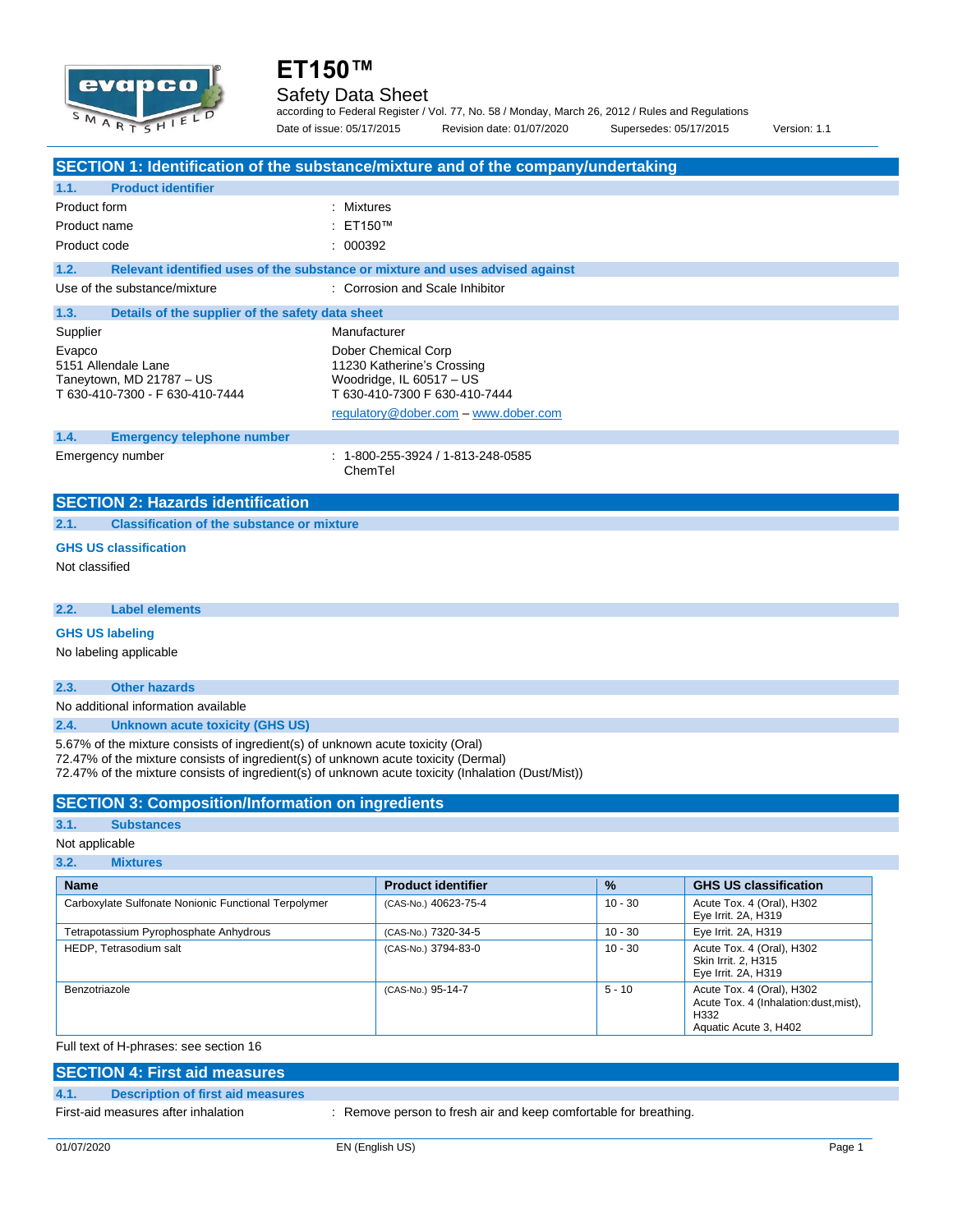| ET150™                                             |                                                                                                                                             |     |
|----------------------------------------------------|---------------------------------------------------------------------------------------------------------------------------------------------|-----|
| <b>Safety Data Sheet</b>                           |                                                                                                                                             |     |
| First-aid measures after skin contact              | according to Federal Register / Vol. 77, No. 58 / Monday, March 26, 2012 / Rules and Regulations<br>: Wash skin with plenty of water.       |     |
| First-aid measures after eye contact               | : Rinse eyes with water as a precaution.                                                                                                    |     |
| First-aid measures after ingestion                 | : Call a poison center/doctor/physician if you feel unwell.                                                                                 |     |
| 4.2.                                               | Most important symptoms and effects, both acute and delayed                                                                                 |     |
| No additional information available                |                                                                                                                                             |     |
| 4.3.                                               | Indication of any immediate medical attention and special treatment needed                                                                  |     |
| Treat symptomatically.                             |                                                                                                                                             |     |
| <b>SECTION 5: Firefighting measures</b>            |                                                                                                                                             |     |
| 5.1.<br><b>Extinguishing media</b>                 |                                                                                                                                             |     |
| Suitable extinguishing media                       | : Water spray. Dry powder. Foam.                                                                                                            |     |
| 5.2.                                               | Special hazards arising from the substance or mixture                                                                                       |     |
| Reactivity                                         | : The product is non-reactive under normal conditions of use, storage and transport.                                                        |     |
| 5.3.<br><b>Advice for firefighters</b>             |                                                                                                                                             |     |
| Protection during firefighting                     | : Do not attempt to take action without suitable protective equipment. Self-contained breathing<br>apparatus. Complete protective clothing. |     |
| <b>SECTION 6: Accidental release measures</b>      |                                                                                                                                             |     |
| 6.1.                                               | Personal precautions, protective equipment and emergency procedures                                                                         |     |
| 6.1.1.<br>For non-emergency personnel              |                                                                                                                                             |     |
| Emergency procedures                               | : Ventilate spillage area.                                                                                                                  |     |
| 6.1.2.<br>For emergency responders                 |                                                                                                                                             |     |
| Protective equipment                               | : Do not attempt to take action without suitable protective equipment. For further information                                              |     |
|                                                    | refer to section 8: "Exposure controls/personal protection".                                                                                |     |
| 6.2.<br><b>Environmental precautions</b>           |                                                                                                                                             |     |
| Avoid release to the environment.                  |                                                                                                                                             |     |
| 6.3.                                               | Methods and material for containment and cleaning up                                                                                        |     |
| Methods for cleaning up                            | : Mechanically recover the product.                                                                                                         |     |
| Other information                                  | : Dispose of materials or solid residues at an authorized site.                                                                             |     |
| 6.4.<br><b>Reference to other sections</b>         |                                                                                                                                             |     |
| For further information refer to section 13.       |                                                                                                                                             |     |
| <b>SECTION 7: Handling and storage</b>             |                                                                                                                                             |     |
| <b>Precautions for safe handling</b><br>7.1.       |                                                                                                                                             |     |
| Precautions for safe handling                      | : Ensure good ventilation of the work station. Wear personal protective equipment.                                                          |     |
| Hygiene measures                                   | : Do not eat, drink or smoke when using this product. Always wash hands after handling the<br>product.                                      |     |
| 7.2.                                               | Conditions for safe storage, including any incompatibilities                                                                                |     |
| Storage conditions                                 | : Store in a well-ventilated place. Keep cool.                                                                                              |     |
| 7.3.<br><b>Specific end use(s)</b>                 |                                                                                                                                             |     |
| No additional information available                |                                                                                                                                             |     |
|                                                    | <b>SECTION 8: Exposure controls/personal protection</b>                                                                                     |     |
| 8.1.<br><b>Control parameters</b>                  |                                                                                                                                             |     |
| ET150™                                             |                                                                                                                                             |     |
| <b>ACGIH</b>                                       | Not applicable                                                                                                                              |     |
| OSHA                                               | Not applicable                                                                                                                              |     |
|                                                    |                                                                                                                                             |     |
| <b>ACGIH</b>                                       | Carboxylate Sulfonate Nonionic Functional Terpolymer (40623-75-4)<br>Not applicable                                                         |     |
| <b>OSHA</b>                                        | Not applicable                                                                                                                              |     |
|                                                    |                                                                                                                                             |     |
| Tetrapotassium Pyrophosphate Anhydrous (7320-34-5) |                                                                                                                                             |     |
| <b>ACGIH</b>                                       | Not applicable                                                                                                                              |     |
| 01/07/2020                                         | EN (English US)                                                                                                                             | 2/6 |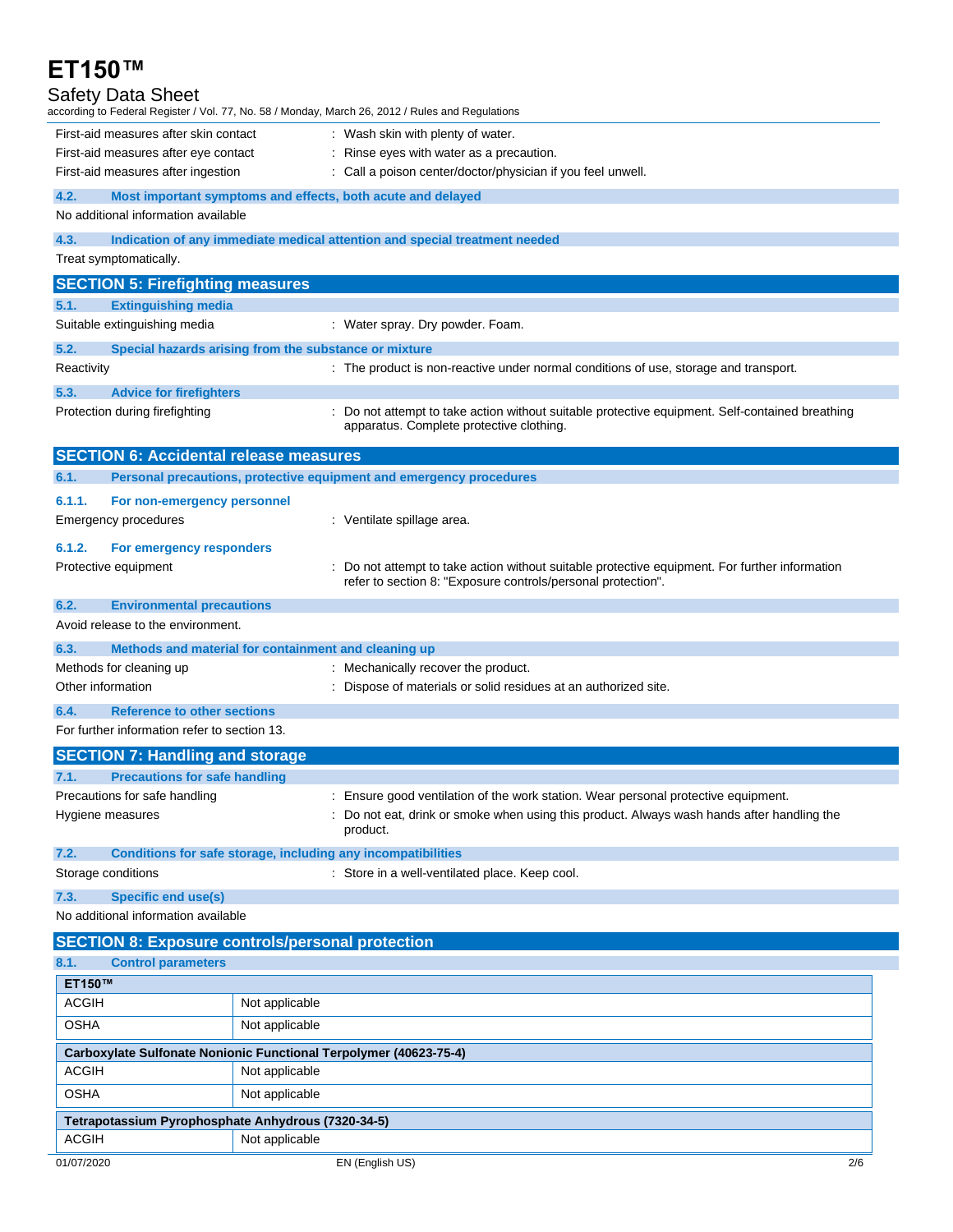## Safety Data Sheet

according to Federal Register / Vol. 77, No. 58 / Monday, March 26, 2012 / Rules and Regulations

| Tetrapotassium Pyrophosphate Anhydrous (7320-34-5) |                                                                                                                                                                                                                                                                                              |  |  |  |
|----------------------------------------------------|----------------------------------------------------------------------------------------------------------------------------------------------------------------------------------------------------------------------------------------------------------------------------------------------|--|--|--|
| <b>OSHA</b>                                        | Not applicable                                                                                                                                                                                                                                                                               |  |  |  |
| HEDP, Tetrasodium salt (3794-83-0)                 |                                                                                                                                                                                                                                                                                              |  |  |  |
| <b>ACGIH</b>                                       | Not applicable                                                                                                                                                                                                                                                                               |  |  |  |
| <b>OSHA</b>                                        | Not applicable                                                                                                                                                                                                                                                                               |  |  |  |
| Benzotriazole (95-14-7)                            |                                                                                                                                                                                                                                                                                              |  |  |  |
| <b>ACGIH</b>                                       | Not applicable                                                                                                                                                                                                                                                                               |  |  |  |
| <b>OSHA</b>                                        | Not applicable                                                                                                                                                                                                                                                                               |  |  |  |
| 8.2.<br><b>Exposure controls</b>                   |                                                                                                                                                                                                                                                                                              |  |  |  |
| Appropriate engineering controls                   | : Ensure good ventilation of the work station.                                                                                                                                                                                                                                               |  |  |  |
| Hand protection                                    | : Wear Protective gloves.                                                                                                                                                                                                                                                                    |  |  |  |
| Eye protection                                     | : Chemical goggles or safety glasses.                                                                                                                                                                                                                                                        |  |  |  |
| Skin and body protection                           | : Wear suitable protective clothing.                                                                                                                                                                                                                                                         |  |  |  |
| Respiratory protection                             | : Use a properly fitted, particulate filter respirator complying with an approved standard if a risk<br>assessment indicates this is necessary. Respirator selection must be based on known or<br>anticipated exposure levels, the hazards of the product and the safe working limits of the |  |  |  |

selected respirator.

| <b>SECTION 9: Physical and chemical properties</b>            |                     |  |
|---------------------------------------------------------------|---------------------|--|
| Information on basic physical and chemical properties<br>9.1. |                     |  |
| Physical state                                                | : Solid             |  |
| Color                                                         | : off-white         |  |
| Odor                                                          | slight              |  |
| Odor threshold                                                | : No data available |  |
| рH                                                            | : No data available |  |
| Relative evaporation rate (butyl acetate=1)                   | : No data available |  |
| Melting point                                                 | : No data available |  |
| Freezing point                                                | : Not applicable    |  |
| Boiling point                                                 | No data available   |  |
| Flash point                                                   | : Not applicable    |  |
| Auto-ignition temperature                                     | Not applicable      |  |
| Decomposition temperature                                     | No data available   |  |
| Flammability (solid, gas)                                     | No data available   |  |
| Vapor pressure                                                | : No data available |  |
| Relative vapor density at 20 °C                               | : No data available |  |
| Relative density                                              | Not applicable      |  |
| Solubility                                                    | Water: 100 %        |  |
| Log Pow                                                       | No data available   |  |
| Log Kow                                                       | No data available   |  |
| Viscosity, kinematic                                          | Not applicable      |  |
| Viscosity, dynamic                                            | No data available   |  |
| <b>Explosive properties</b>                                   | No data available   |  |
| Oxidizing properties                                          | : No data available |  |
| <b>Explosion limits</b>                                       | Not applicable      |  |
| 9.2.<br><b>Other information</b>                              |                     |  |

No additional information available

|  |  | <b>SECTION 10: Stability and reactivity</b> |  |
|--|--|---------------------------------------------|--|
|--|--|---------------------------------------------|--|

#### **10.1. Reactivity**

The product is non-reactive under normal conditions of use, storage and transport.

#### **10.2. Chemical stability**

Stable under normal conditions.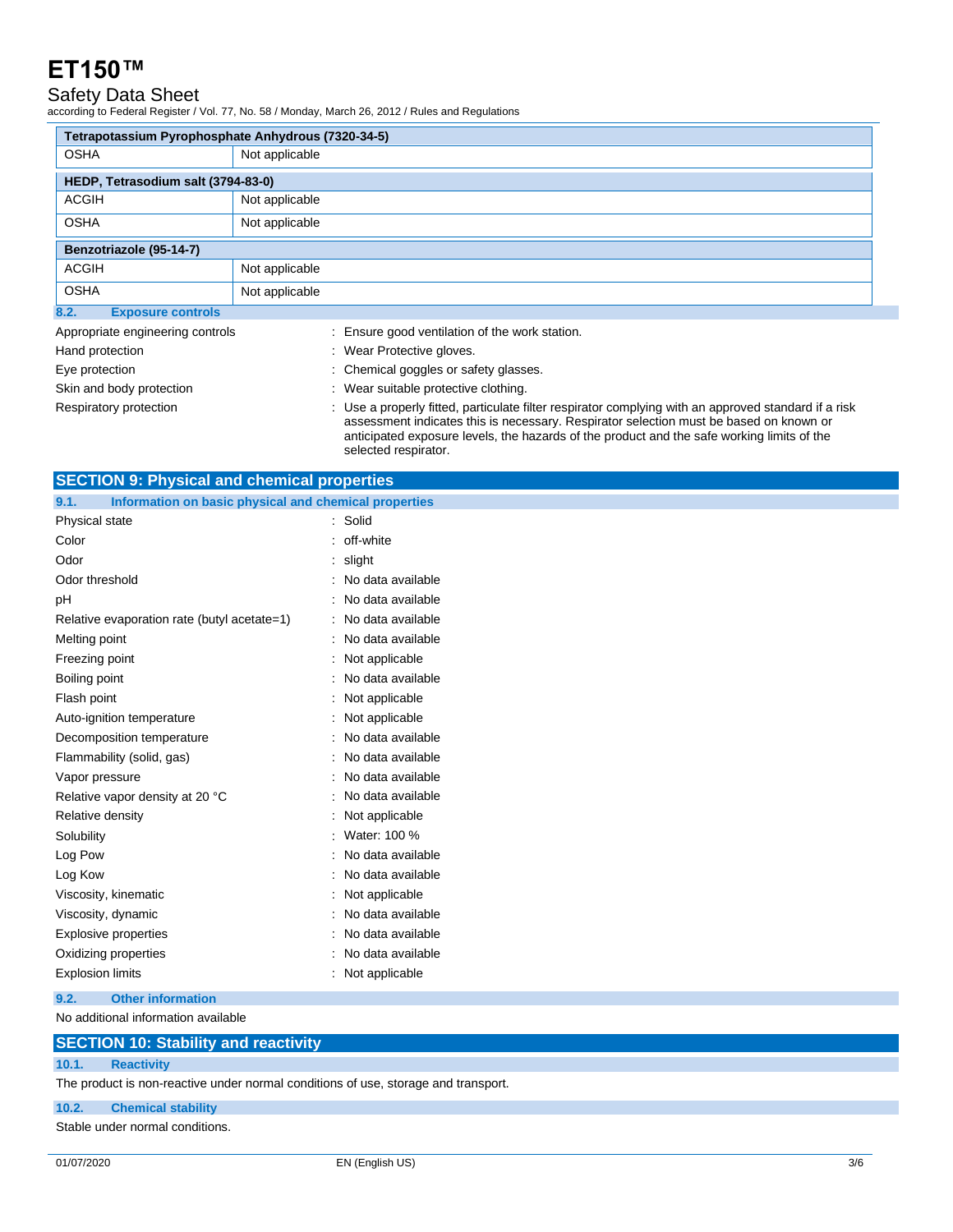### Safety Data Sheet

according to Federal Register / Vol. 77, No. 58 / Monday, March 26, 2012 / Rules and Regulations

| 10.3.                                                                   | <b>Possibility of hazardous reactions</b> |  |  |
|-------------------------------------------------------------------------|-------------------------------------------|--|--|
| No dangerous reactions known under normal conditions of use.            |                                           |  |  |
| 10.4.                                                                   | <b>Conditions to avoid</b>                |  |  |
| None under recommended storage and handling conditions (see section 7). |                                           |  |  |
| 10.5.                                                                   | Incompatible materials                    |  |  |
| No additional information available                                     |                                           |  |  |
|                                                                         |                                           |  |  |

Under normal conditions of storage and use, hazardous decomposition products should not be produced.

| <b>SECTION 11: Toxicological information</b> |
|----------------------------------------------|
|----------------------------------------------|

**11.1. Information on toxicological effects**

Acute toxicity **in the case of the Case of Case of the Case of Case of Case of the Case of Case of Case of Case of Case of Case of Case of Case of Case of Case of Case of Case of Case of Case of Case of Case of Case of Cas** 

| Carboxylate Sulfonate Nonionic Functional Terpolymer (40623-75-4) |                                             |  |
|-------------------------------------------------------------------|---------------------------------------------|--|
| ATE US (oral)                                                     | 500.000 mg/kg body weight                   |  |
| Tetrapotassium Pyrophosphate Anhydrous (7320-34-5)                |                                             |  |
| LD50 oral rat                                                     | > 2000 mg/kg                                |  |
| LD50 dermal rabbit                                                | > 2000 mg/kg                                |  |
| LC50 inhalation rat (mg/l)                                        | $> 1.1$ mg/l                                |  |
| HEDP, Tetrasodium salt (3794-83-0)                                |                                             |  |
| LD50 oral rat                                                     | 990 mg/kg                                   |  |
| ATE US (oral)                                                     | 990.000 mg/kg body weight                   |  |
| Benzotriazole (95-14-7)                                           |                                             |  |
| LD50 oral rat                                                     | 560 mg/kg                                   |  |
| LD50 dermal rabbit                                                | > 10000 mg/kg                               |  |
| LC50 inhalation rat (mg/l)                                        | 1910 mg/m <sup>3</sup> (Exposure time: 3 h) |  |
| ATE US (oral)                                                     | 560.000 mg/kg body weight                   |  |
| ATE US (dust, mist)                                               | 1.430 mg/l/4h                               |  |
| Skin corrosion/irritation                                         | Not classified.                             |  |
| Serious eye damage/irritation                                     | Not classified.                             |  |
| Respiratory or skin sensitization                                 | Not classified                              |  |
| Germ cell mutagenicity                                            | Not classified                              |  |
| Carcinogenicity                                                   | Not classified                              |  |
| Reproductive toxicity                                             | Not classified                              |  |
| STOT-single exposure                                              | Not classified                              |  |
| STOT-repeated exposure                                            | Not classified                              |  |
| Aspiration hazard                                                 | Not classified                              |  |

### **SECTION 12: Ecological information**

### **12.1. Toxicity**

Ecology - general **interproduct is not considered harmful to aquatic organisms or to cause long-term adverse** effects in the environment.

| Tetrapotassium Pyrophosphate Anhydrous (7320-34-5)                          |                                                                 |  |
|-----------------------------------------------------------------------------|-----------------------------------------------------------------|--|
| LC50 fish 1                                                                 | > 100 mg/l (Exposure time: 96 h - Species: Oncorhynchus mykiss) |  |
| EC50 Daphnia 1                                                              | > 100 mg/l (Exposure time: 48 h - Species: water flea)          |  |
| Benzotriazole (95-14-7)                                                     |                                                                 |  |
| 39 mg/l (Exposure time: 96 h - Species: Oncorhynchus mykiss)<br>LC50 fish 1 |                                                                 |  |
| EC50 Daphnia 1                                                              | 141.6 mg/l (Exposure time: 48 h - Species: water flea)          |  |
| $\overline{A}$<br>Development and decuedability                             |                                                                 |  |

**12.2. Persistence and degradability**

No additional information available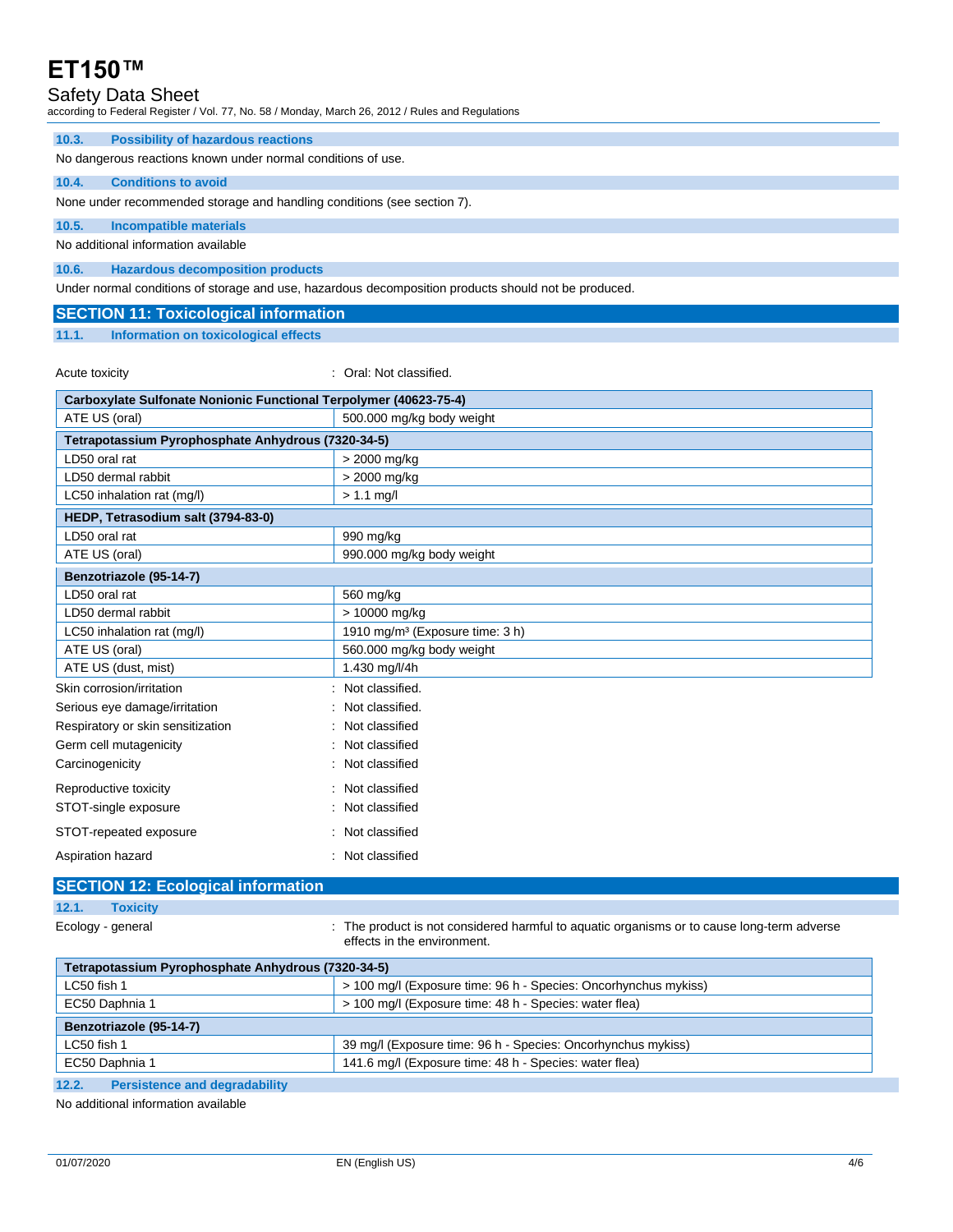## Safety Data Sheet

according to Federal Register / Vol. 77, No. 58 / Monday, March 26, 2012 / Rules and Regulations

UN-No. (IATA) **in the case of the COVID-No.** (IATA)

Proper Shipping Name (DOT) : Not applicable.

Proper Shipping Name (IMDG) : Not applicable. Proper Shipping Name (IATA) : Not applicable.

Class (DOT) : Not applicable.

Transport hazard class(es) (IMDG) : Not applicable.

Transport hazard class(es) (IATA) : Not applicable.

Packing group (DOT) : Not applicable.

Packing group (IMDG) : Not applicable.

Packing group (IATA) **in the case of the CATA** in Not applicable.

Marine pollutant(IMDG) **:** No Marine pollutant(IATA) : No

**SECTION 15: Regulatory information**

:

**14.2. UN proper shipping name**

**14.3. Transport hazard class(es)**

**14.4. Packing group**

**14.5. Environmental hazards**

**15.1. US Federal regulations**

| <b>Bioaccumulative potential</b><br>12.3.  |                                                                                               |  |
|--------------------------------------------|-----------------------------------------------------------------------------------------------|--|
| No additional information available        |                                                                                               |  |
| <b>Mobility in soil</b><br>12.4.           |                                                                                               |  |
| No additional information available        |                                                                                               |  |
| <b>Other adverse effects</b><br>12.5.      |                                                                                               |  |
| Effect on global warming                   | : No known effects from this product.                                                         |  |
| <b>SECTION 13: Disposal considerations</b> |                                                                                               |  |
|                                            |                                                                                               |  |
| <b>Waste treatment methods</b><br>13.1.    |                                                                                               |  |
| Waste treatment methods                    | : Dispose of contents/container in accordance with licensed collector's sorting instructions. |  |
| <b>SECTION 14: Transport information</b>   |                                                                                               |  |
| UN-No.(DOT)                                | : Non Regulated                                                                               |  |

| All components of this product are listed, or excluded from listing, on the United States Environmental Protection Agency Toxic |  |
|---------------------------------------------------------------------------------------------------------------------------------|--|
| Substances Control Act (TSCA) inventory                                                                                         |  |

This product or mixture is not known to contain a toxic chemical or chemicals in excess of the applicable de minimis concentration as specified in 40 CFR §372.38(a) subject to the reporting requirements of section 313 of Title III of the Superfund Amendments and Reauthorization Act of 1986 and 40 CFR Part 372.